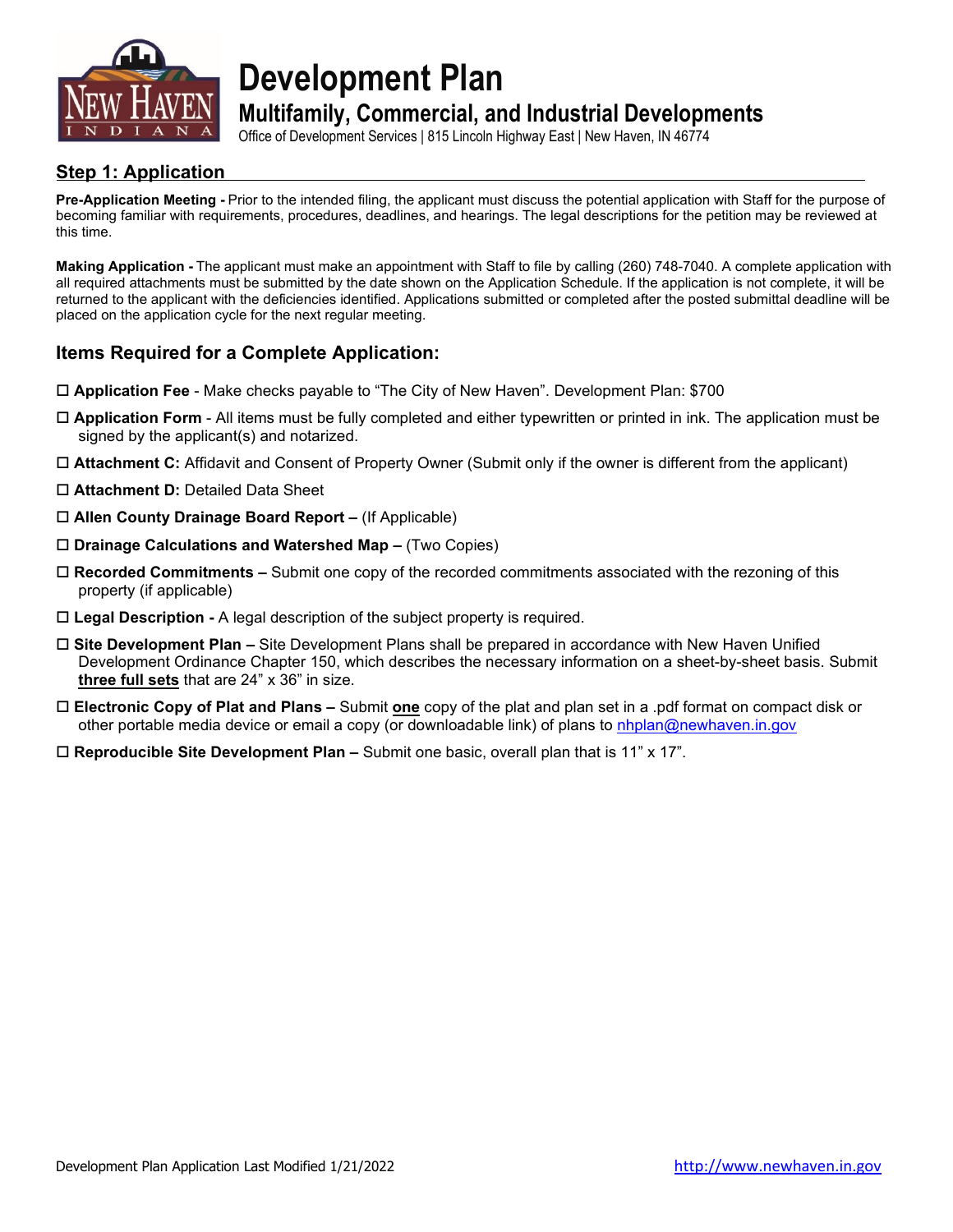### **Step 2: Staff Report and Application Schedule**

### *Staff Report*

After an examination of information in the public record and findings from additional research, Staff shall publish a Staff Report that provides an analysis of the petition request. Such report shall be published along with the agenda approximately five days prior to the hearing.

#### *Public Hearing*

The Commission shall follow its adopted Rules of Procedures for the hearing, a copy of which available at the Planning Office. Public Hearings of the Plan Commission are generally held on the second Tuesday of each month in the Common Council Chambers at the New Haven City Administration Building, 815 Lincoln Highway East, New Haven, Indiana 46774.

When your request comes up on the agenda, you must present your request to the Commission. You may represent yourself or have a consultant or attorney represent you. You may use any evidence that will assist you in the presentation. If the members need additional information, they will ask questions regarding your request.

Upon conclusion of its public hearing, the Commission will vote on your petition. The Commission may include commitments and conditions as part of its decision.

### *Application Schedule*

The following table on the next page depicts the deadlines for petitions before the Plan Commission. Deviations from the schedule are not permitted without approval from the Commission. Secondary Plats are required to be heard before the Plan Commission.

### **Step 3: Petition Information (Completed by Staff at the Time of Application)**

The Docket Number for this petition is \_\_\_\_\_\_\_\_\_\_\_\_\_\_\_\_\_\_\_\_\_\_\_\_\_\_\_\_. Please use this number for referencing the request and when submitting additional information in the future.

This petition will be discussed at the Projects Meeting on **will be a setting on** The meeting starts at \_\_\_\_\_\_\_\_\_ in the Planning Department meeting room at 815 Lincoln Highway East, 2<sup>nd</sup> Floor, New Haven, Indiana 46774.

This petition will be heard by the Commission on \_\_\_\_\_\_\_\_\_\_\_\_\_\_\_\_\_\_\_\_\_\_\_\_\_\_\_. The meeting starts at 6:00 pm in the Common Council Chambers of the New Haven Administration Building, 815 Lincoln Highway East, New Haven, Indiana 46774.

The Staff Report and Agenda for this petition will be published on approximately

#### *What Happens Next?*

Once the Plan Commission approves the Primary Development Plan, the project will either proceed to a Secondary Development Plan review as required by the Unified Development Ordinance or Improvement Location Permits and a Land Alteration Permit will be issued for work to commence on the project.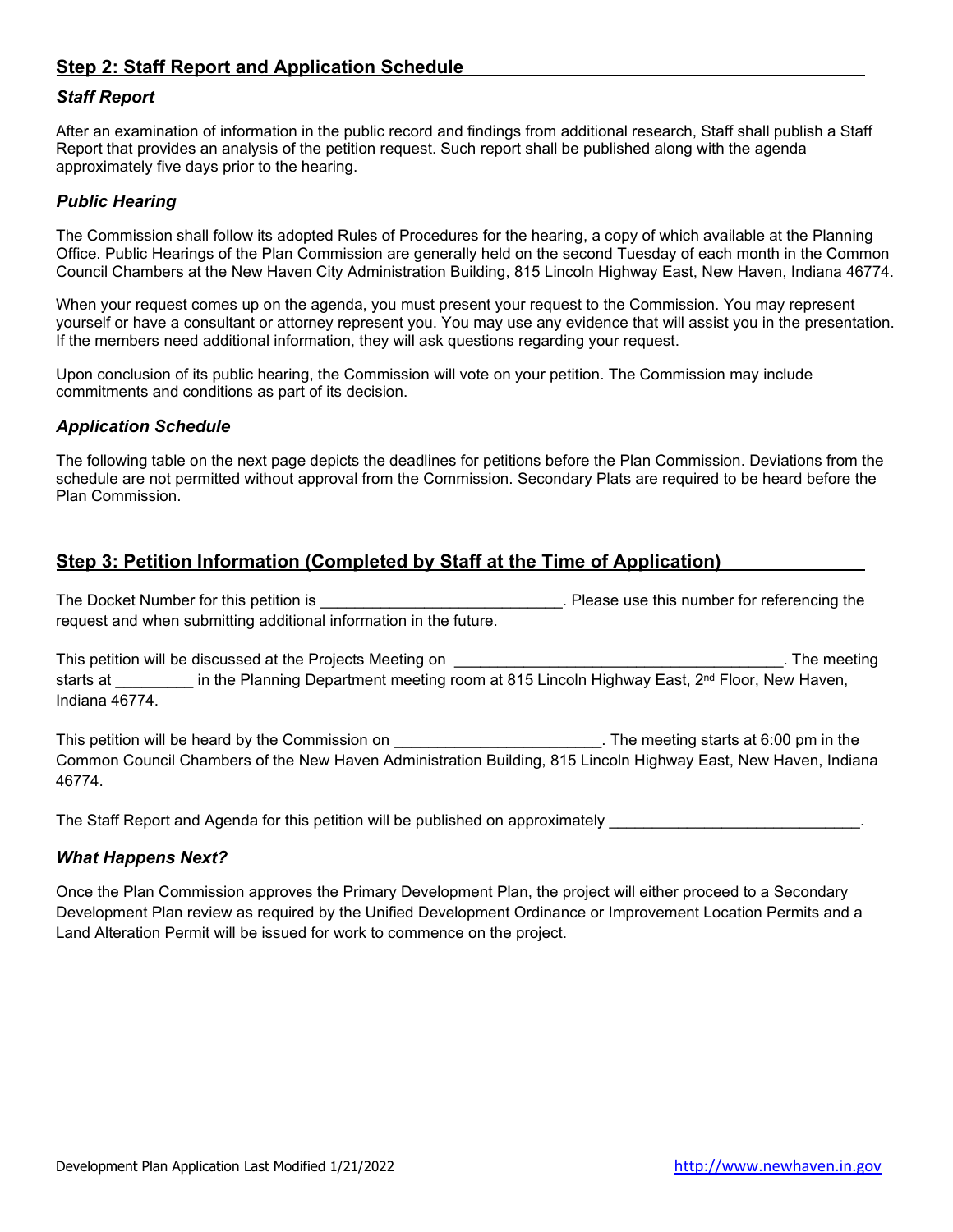# **2022 New Haven Advisory Plan Commission**

**Primary and Secondary Development Plans**

6:00pm in the City Council Chambers of the New Haven Administration Building

| <b>Hearing Date</b> | <b>Application</b><br><b>Submittal</b> | <b>Public Notice</b> | <b>Agendas</b><br><b>Distributed</b> |
|---------------------|----------------------------------------|----------------------|--------------------------------------|
| January 11th        | 12/14/21                               | 12/28/21             | 1/4/22                               |
| February 8th        | 1/11/22                                | 1/25/22              | 2/1/22                               |
| March 8th           | 2/8/22                                 | 2/22/22              | 3/1/22                               |
| April 12th          | 3/15/22                                | 3/29/22              | 4/5/22                               |
| May 10th            | 4/12/22                                | 4/26/22              | 5/3/22                               |
| June 14th           | 5/17/22                                | 5/31/22              | 5/31/22                              |
| July 12th           | 6/14/22                                | 6/28/22              | 7/5/22                               |
| August 9th          | 7/12/22                                | 7/26/22              | 8/2/22                               |
| September 13th      | 8/16/22                                | 8/30/22              | 9/6/22                               |
| October 11th        | 9/13/22                                | 9/27/22              | 10/4/22                              |
| November 8th        | 10/11/22                               | 10/25/22             | 11/1/22                              |
| December 13th       | 11/15/22                               | 11/29/22             | 12/6/22                              |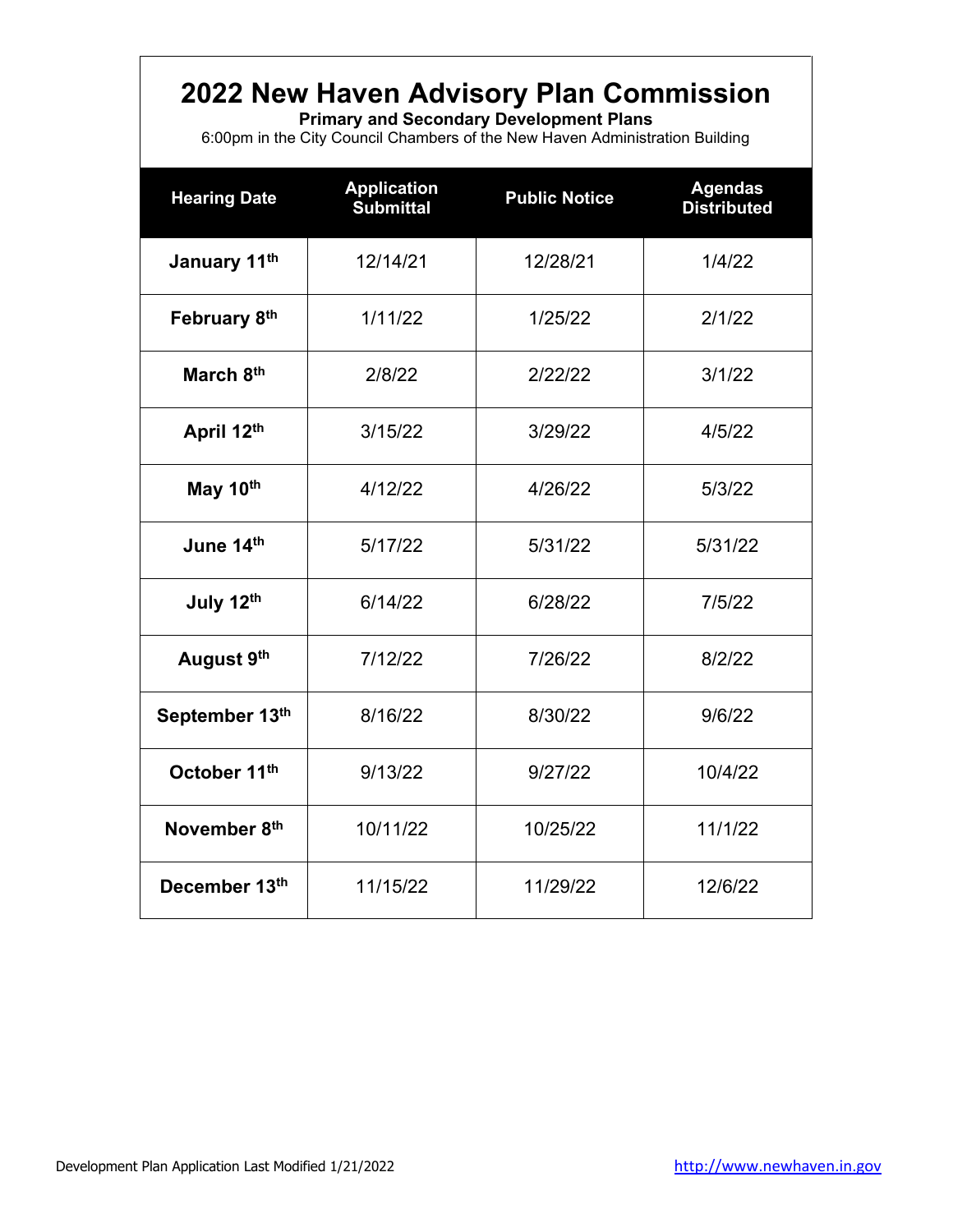

# **Development Plan**

## **Multifamily, Commercial, & Industrial Developments**

Department of Planning and Economic Development | 815 Lincoln Highway East | New Haven, IN 46774

|                                                                                                  | <b>Applicant Information</b>      |                      |                    | <b>Office Use Only</b>       |                       |
|--------------------------------------------------------------------------------------------------|-----------------------------------|----------------------|--------------------|------------------------------|-----------------------|
| Name:                                                                                            |                                   | Docket #             |                    |                              |                       |
| Street:                                                                                          |                                   |                      | <b>Filing Date</b> |                              |                       |
| City:                                                                                            |                                   | Fee                  |                    |                              |                       |
| State:                                                                                           | Zip:                              | PC Date              |                    |                              |                       |
| Phone:                                                                                           | Fax:                              | Received By          |                    |                              |                       |
| E-mail:                                                                                          |                                   |                      |                    |                              |                       |
|                                                                                                  | <b>Property Owner Information</b> |                      |                    | <b>Project Information</b>   |                       |
| Name:                                                                                            |                                   |                      |                    | Please Select a Project Type |                       |
| Street:                                                                                          |                                   | $\square$ Commercial |                    | $\Box$ Industrial            | $\square$ Residential |
| City:                                                                                            |                                   | □ Other:             |                    |                              |                       |
| State:                                                                                           | Zip:                              | Location / Address:  |                    |                              |                       |
| Phone:                                                                                           | Fax:                              | Parcel Number:       |                    |                              |                       |
| E-mail:                                                                                          |                                   | Existing Zoning:     |                    |                              |                       |
|                                                                                                  | <b>Notarization</b>               | Proposed Zoning:     |                    |                              |                       |
|                                                                                                  |                                   | <b>Existing Use:</b> |                    |                              |                       |
| The above information and attached exhibits, to my knowledge and belief<br>are true and correct. |                                   | Proposed Use:        |                    |                              |                       |
|                                                                                                  |                                   | Total Acreage:       |                    |                              |                       |
|                                                                                                  |                                   | <b>Total Lots:</b>   |                    |                              |                       |
| Printed Name of Applicant                                                                        | Signature of Applicant            |                      |                    |                              |                       |
|                                                                                                  |                                   |                      |                    |                              |                       |
|                                                                                                  |                                   |                      |                    |                              |                       |
| Notary Public's Name (printed)                                                                   | Signature of Notary               |                      |                    |                              |                       |
|                                                                                                  |                                   |                      |                    |                              |                       |
|                                                                                                  |                                   |                      |                    |                              |                       |
| My Commission Expires                                                                            | State; County                     |                      |                    |                              |                       |
|                                                                                                  |                                   |                      |                    |                              |                       |
|                                                                                                  |                                   |                      |                    |                              |                       |
| Subscribed and sworn to before me this ______________ day of                                     |                                   |                      |                    |                              |                       |
|                                                                                                  |                                   |                      |                    |                              |                       |

| <b>Office Use Only</b> |  |  |
|------------------------|--|--|
| Docket #               |  |  |
| <b>Filing Date</b>     |  |  |
| Fee                    |  |  |
| PC Date                |  |  |
| Received By            |  |  |

| <b>Project Information</b>   |                      |               |  |  |
|------------------------------|----------------------|---------------|--|--|
| Please Select a Project Type |                      |               |  |  |
| □ Commercial                 | $\square$ Industrial | □ Residential |  |  |
| □ Other:                     |                      |               |  |  |
| Location / Address:          |                      |               |  |  |
| Parcel Number:               |                      |               |  |  |
| Existing Zoning:             |                      |               |  |  |
| Proposed Zoning:             |                      |               |  |  |
| Existing Use:                |                      |               |  |  |
| Proposed Use:                |                      |               |  |  |
| Total Acreage:               |                      |               |  |  |
| Total Lots:                  |                      |               |  |  |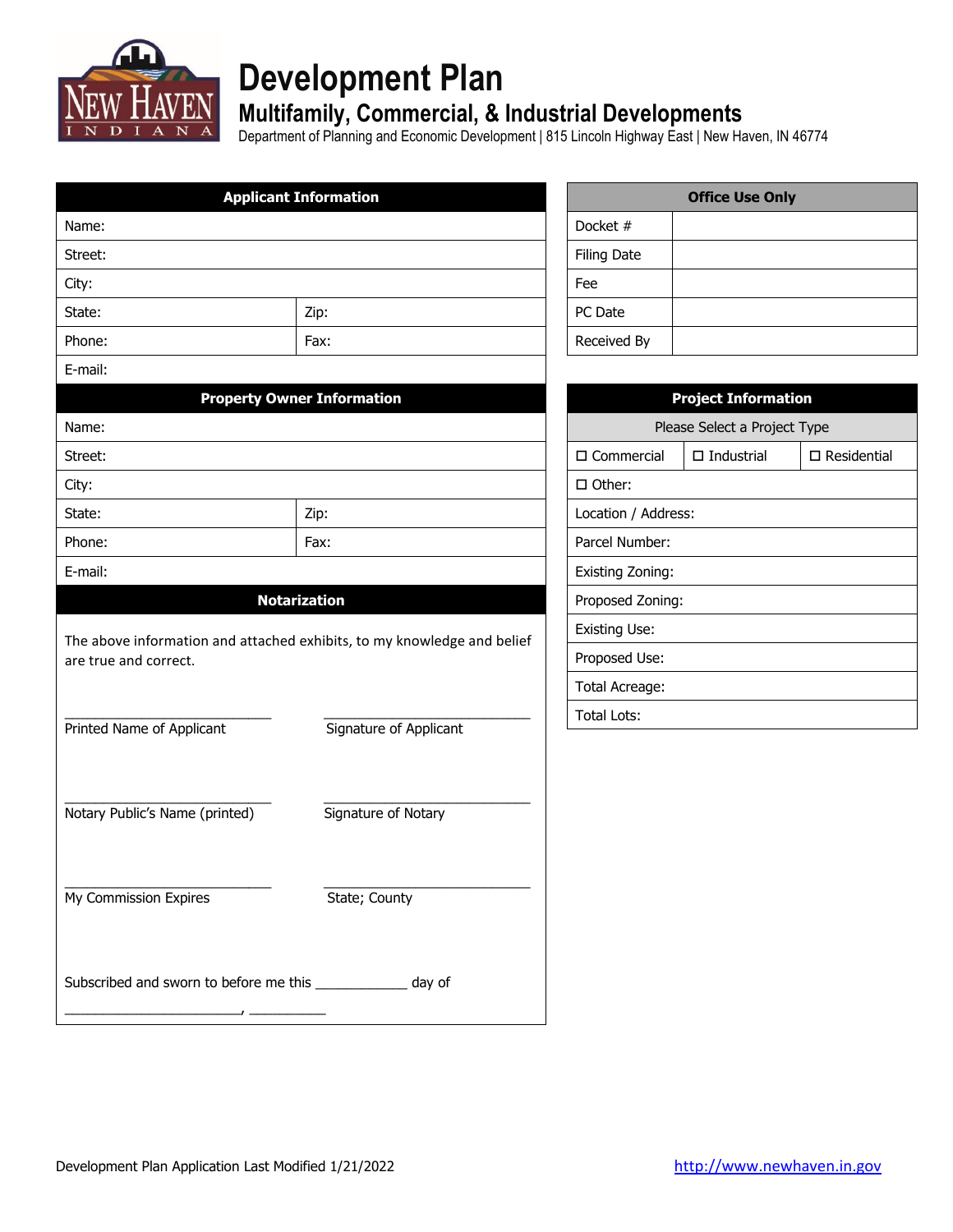

# **Attachment B**

**Public Notice Reimbursement Agreement**

Department of Planning and Economic Development | 815 Lincoln Highway East | New Haven, IN 46774

#### **AGREEMENT BETWEEN APPLICANT AND CITY OF NEW HAVEN FOR REIMBURSEMENT OF COSTS FOR PUBLISHING LEGAL ADS AND PUBLIC HEARING NOTIFICATION FOR SURROUNDING PROPERTY OWNERS**

SUBJECT PROJECT:

DEVELOPER OR OWNER OF THE REAL ESTATE (APPLICANT):

ADDRESS: \_\_\_\_\_\_\_\_\_\_\_\_\_\_\_\_\_\_\_\_\_\_\_\_\_\_\_\_\_\_\_\_\_\_\_\_\_\_\_\_\_\_\_\_\_\_\_\_\_\_\_\_\_\_\_\_\_\_\_\_\_\_\_\_\_\_\_\_\_\_\_\_\_\_\_\_\_\_

WHEREAS, the Applicant desires to rezone a certain parcel of real estate that has been submitted to the New Haven Advisory Plan Commission for approval, which is referred to above as the "SUBJECT PROJECT", and

WHEREAS, the City desires to expedite the process for publishing legal ads and notification of public hearing for surrounding property owners for said subject project; and

WHEREAS, the Applicant agrees to pay all sums necessary for the City's costs of publishing legal ads in the local newspapers and the notification of public hearing for surrounding property owners for the Applicant's project.

NOW, THEREFORE, THE PARTIES AGREE AS FOLLOWS:

- 1. The City shall provide the Applicant with a detailed invoice for the costs of publishing public notice and notification of surrounding property owners; and
- 2. The Applicant agrees to pay, prior to the Plan Commission Meeting in which said project will be heard, the costs of publication of legal ads as invoiced by the local newspaper and notification of surrounding property owners at \$1.00 per notice mailed.
- 3. The Applicant agrees to pay these costs by 4:30 P.M. on the day of the public hearing on said project.
- 4. In the event the Applicant has failed to pay the costs prior to the deadline as outlined above, the petition of said project shall be tabled to the next regularly scheduled Plan Commission meeting.

WHEREFORE, the Applicant has hereunto set his/her/its hand this day of the same set of the set of the set of the set of the set of the set of the set of the set of the set of the set of the set of the set of the set of the

| "APPLICANT" | "CITY OF NEW HAVEN" |
|-------------|---------------------|
| By:         | By:                 |
| Title:      | Title:              |
| Company:    |                     |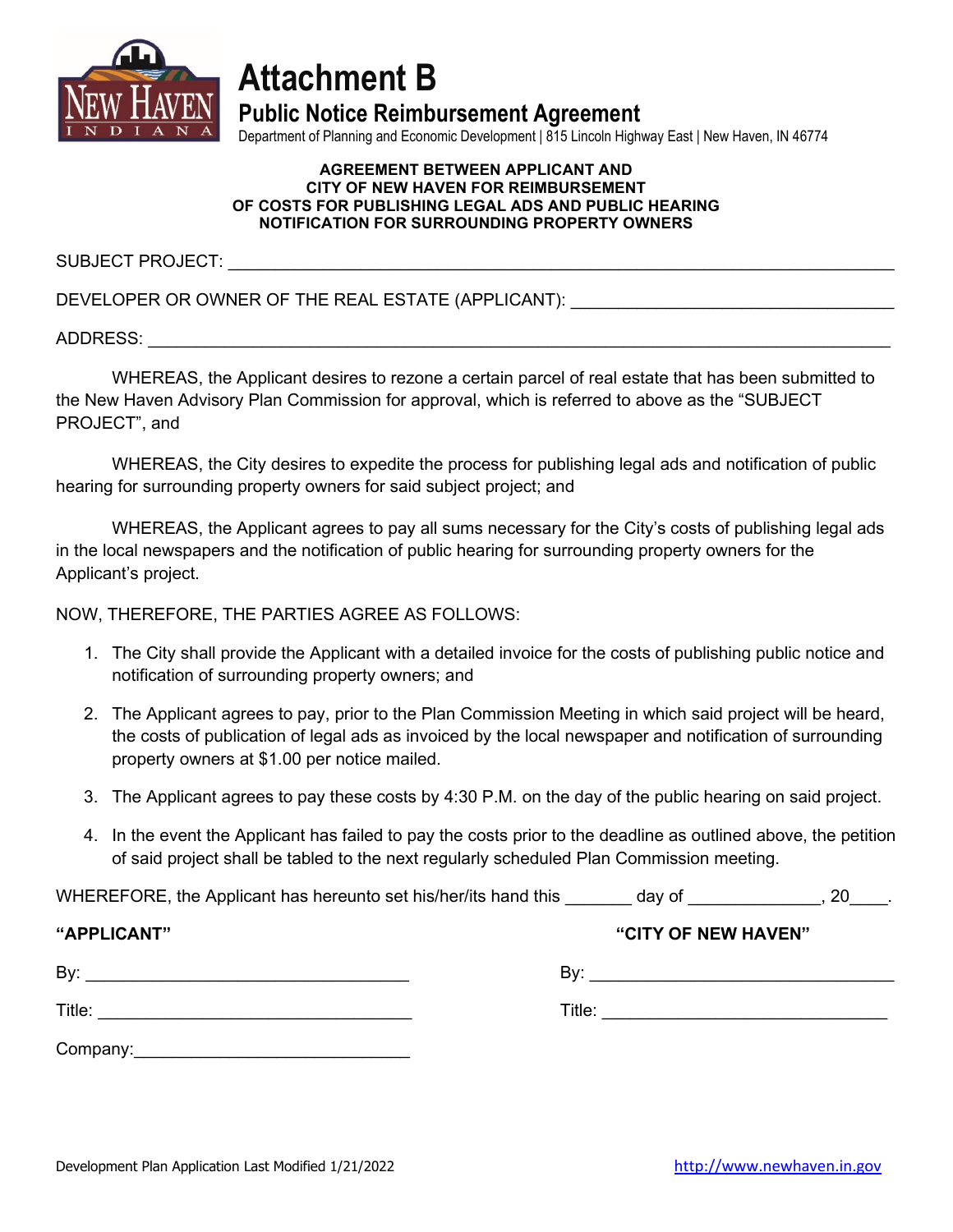

# **Attachment C Affidavit and Consent of Property Owner**

Department of Planning and Economic Development | 815 Lincoln Highway East | New Haven, IN 46774

| Project       |  |  |  |
|---------------|--|--|--|
| <b>Docket</b> |  |  |  |

*Complete and submit if applicant is different from the property owner.*

|                                        | NAME(S)                                                                                         |                                                                                                        |
|----------------------------------------|-------------------------------------------------------------------------------------------------|--------------------------------------------------------------------------------------------------------|
|                                        | After being first duly sworn, depose and say:                                                   |                                                                                                        |
|                                        |                                                                                                 |                                                                                                        |
|                                        | 2. That I/we have read and examine the Application, and are familiar with its contents.         |                                                                                                        |
|                                        | 3. That I/we have no objection to, and consent to such request as set forth in the application. |                                                                                                        |
|                                        |                                                                                                 | 4. The such request being made by the applicant (incore is) (incore is not) a condition to the sale or |
| lease of the above reference property. |                                                                                                 |                                                                                                        |
|                                        |                                                                                                 |                                                                                                        |
| (AFFIANT)                              |                                                                                                 |                                                                                                        |
| STATE OF INDIANA )                     |                                                                                                 |                                                                                                        |
|                                        | $)$ SS:                                                                                         |                                                                                                        |
|                                        |                                                                                                 |                                                                                                        |
|                                        |                                                                                                 | Subscribed and sworn to before me this ____________ day of _____________________, __________.          |
|                                        |                                                                                                 |                                                                                                        |
|                                        |                                                                                                 |                                                                                                        |
|                                        | , Notary Public                                                                                 |                                                                                                        |
|                                        |                                                                                                 |                                                                                                        |
|                                        |                                                                                                 |                                                                                                        |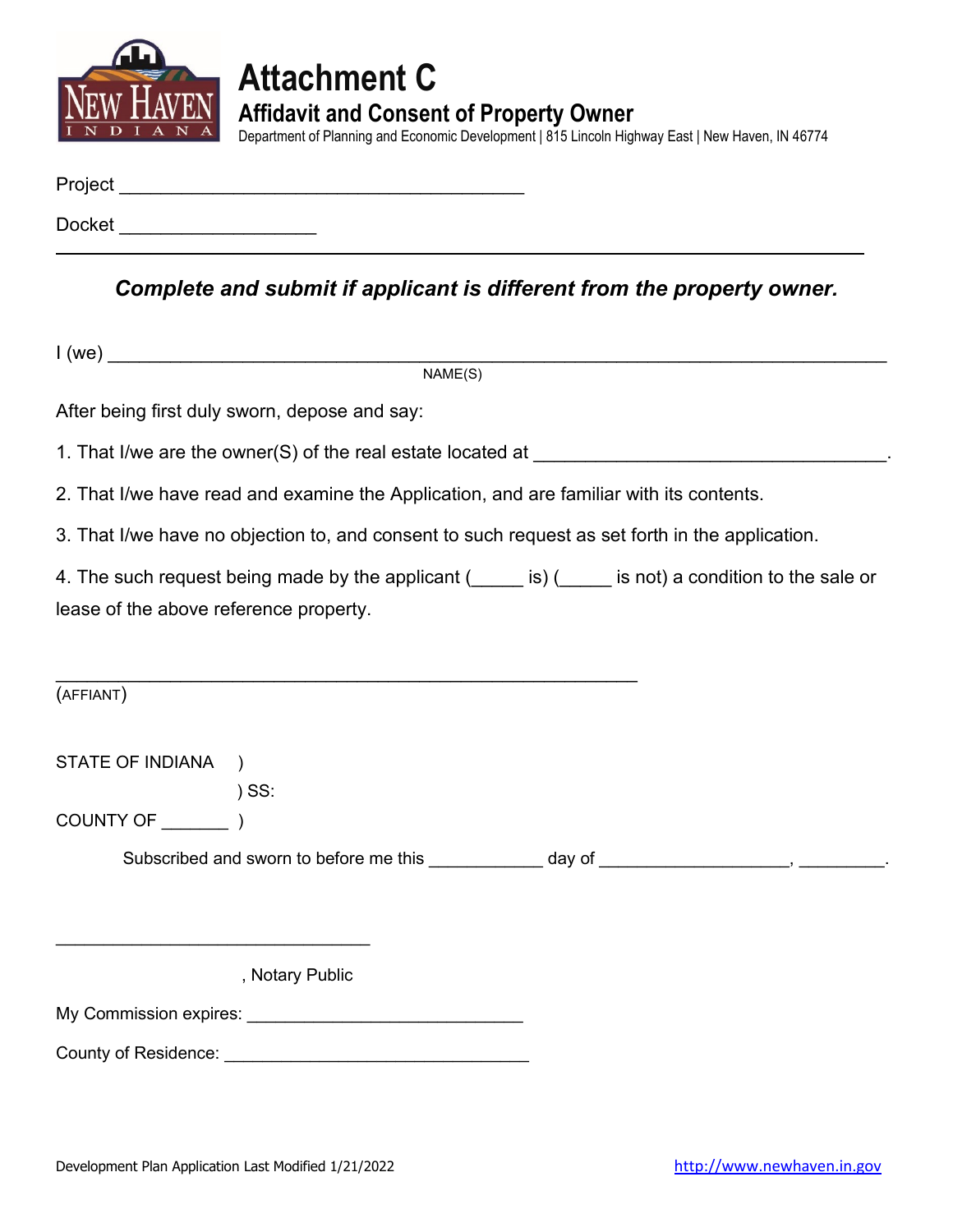



**Detail Data Sheet**

Department of Planning and Economic Development | 815 Lincoln Highway East | New Haven, IN 46774

| Docket ______________________                                      |                                                                                       |
|--------------------------------------------------------------------|---------------------------------------------------------------------------------------|
| 1. Acreage                                                         | 2. Densities                                                                          |
| <b>Total Acreage</b>                                               | <b>Number of Lots/Units</b>                                                           |
| Proposed Private Acreage                                           | Units per Acre                                                                        |
| Proposed Public Acreage<br><u> 1990 - Johann Barbara, martin a</u> | <b>Estimate Population</b>                                                            |
| 3. Utilities to Serve the Development                              |                                                                                       |
| □ City of New Haven                                                | □ City of Fort Wayne                                                                  |
| □ Indiana-Michigan Power (AEP)                                     | □ Paulding Putnam Electric Cooperative                                                |
| <b>□ NIPSCO</b>                                                    | □ Verizon                                                                             |
| □ Frontier                                                         | □ Comcast                                                                             |
| □ Private Wells                                                    | □ Private Septic                                                                      |
| □ Other __________________________                                 |                                                                                       |
|                                                                    | 4. List any improvements that are to be owned and maintained privately (and by whom): |
| estimates as part of your application?                             | 5. For which of the following improvements will you be submitting performance bond    |
| $\square$ Streets                                                  |                                                                                       |
| □ Signs & Monuments                                                |                                                                                       |
| □ Sanitary Sewers                                                  |                                                                                       |
| □ Off-Site Sewers                                                  |                                                                                       |

**□** Sidewalks

Other \_\_\_\_\_\_\_\_\_\_\_\_\_\_\_\_\_\_\_\_\_\_\_\_\_\_\_\_\_\_\_\_\_\_\_\_\_\_\_\_\_\_\_\_\_\_\_\_\_\_\_\_\_\_\_\_\_\_\_\_\_\_\_

Other \_\_\_\_\_\_\_\_\_\_\_\_\_\_\_\_\_\_\_\_\_\_\_\_\_\_\_\_\_\_\_\_\_\_\_\_\_\_\_\_\_\_\_\_\_\_\_\_\_\_\_\_\_\_\_\_\_\_\_\_\_\_\_